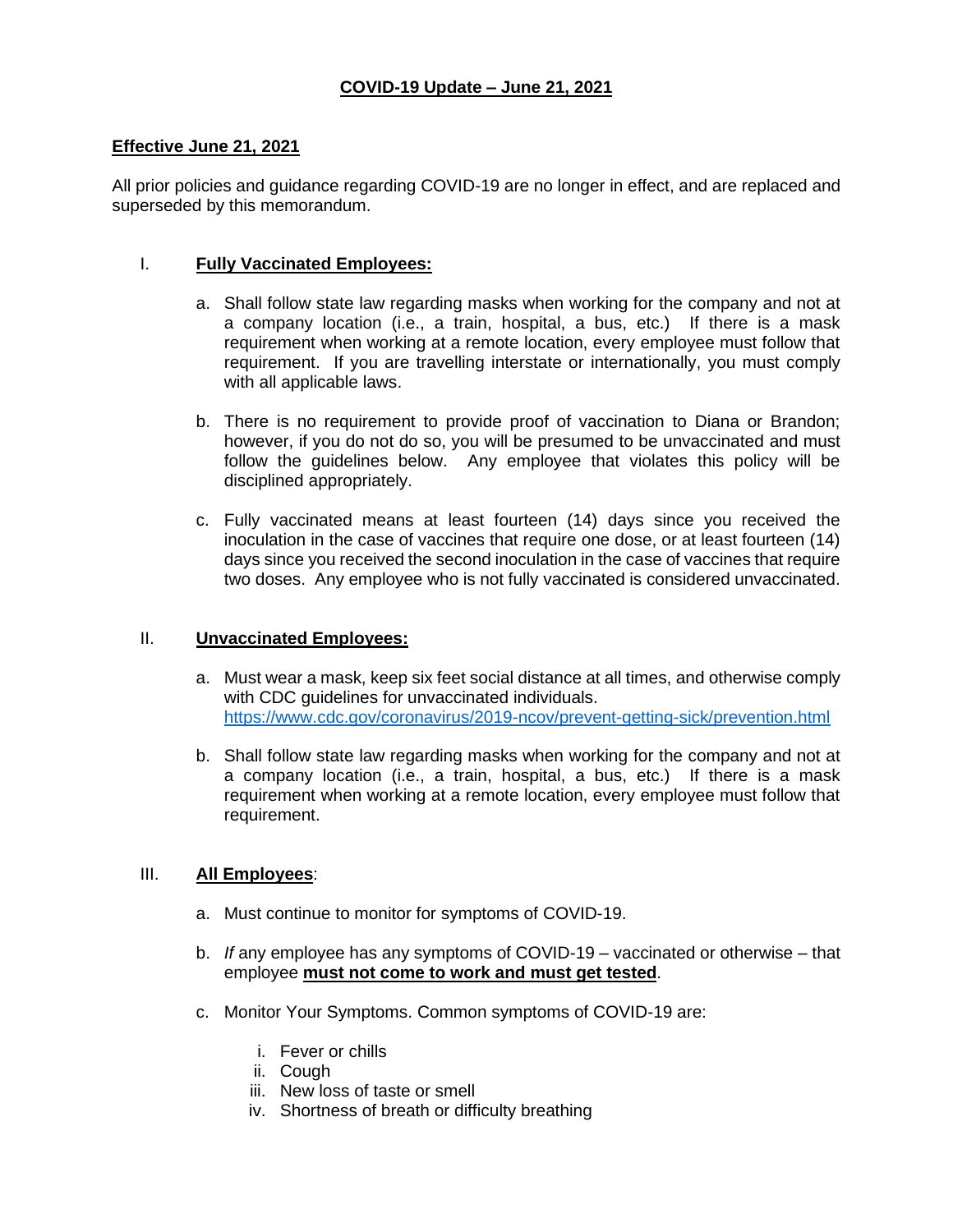- v. Fatigue
- vi. Muscle or body aches
- vii. Headache
- viii. Sore throat
- ix. Congestion or runny nose
- x. Nausea or vomiting
- xi. Diarrhea
- d. Emergency Warning Signs Include:
	- i. Trouble breathing
	- ii. Pain or pressure in the chest that doesn't go away
	- iii. Experience confusion or trouble waking up
	- iv. Bluish lips or face
	- v. **Call for medical attention immediately if you have these symptoms.**
	- vi. This list is not a complete list. Please consult your medical provider for any other symptoms that are severe or concerning.
- e. If you have COVID-19 symptoms **do not come to work** and please review section C. below. You are capable of spreading COVID-19 two days before your first symptom started.

## IV. **COVID-19 Testing**

- a. For all employees:
	- i. If you have COVID-19 symptoms, you must get tested the Companies are only accepting a PCR test – the Companies are **not** accepting a rapid test. If your test comes back **positive** for COVID-19, contact your health care provider and stay home in isolation. Stay away from others. Notify your close contacts that you have COVID-19. You can only come back to work once you are symptom and fever-free without taking medication to reduce fever, but no sooner than 10 days from your first symptoms or 10 days from your positive test if you are asymptomatic.
- b. For employees who are unvaccinated:
	- i. If you have COVID-19 symptoms and your test is **negative** AND your health care provider no longer suspects COVID-19 BUT you have been in close contact with someone who has COVID-19, you need to stay in quarantine for 10 days and monitor symptoms for 14 days. Stay home and stay away from others.
	- ii. If you have no COVID-19 symptoms BUT you had close contact with a person diagnosed with COVID-19, you must quarantine for 10 days and monitor symptoms for 14 days. Stay home and stay away from others.
	- iii. [Close contact](https://www.cdc.gov/coronavirus/2019-ncov/php/contact-tracing/contact-tracing-plan/appendix.html#contact) is defined by CDC as someone who was **within 2 meters (6 feet) of an infected person for at least 15 minutes within a 24-hour period** starting from 2 days before illness onset (or, for asymptomatic cases 2 days prior to positive specimen collection) until the time the patient is isolated. The World Health Organization (WHO) additionally includes